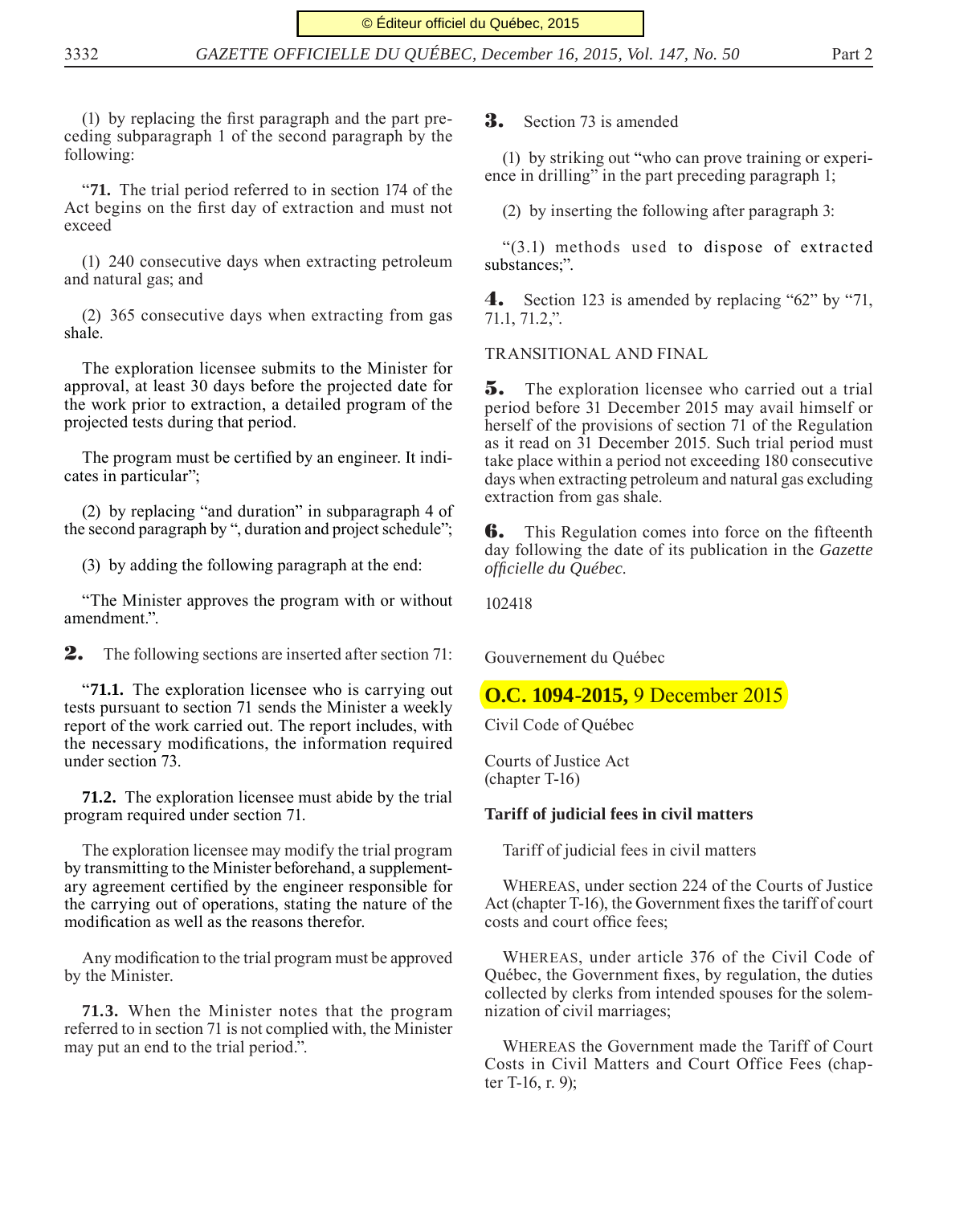WHEREAS it is expedient to replace the Tariff;

WHEREAS, in accordance with sections 10 and 11 of the Regulations Act (chapter R-18.1), the draft Tariff of judicial fees in civil matters was published in Part 2 of the Gazette officielle du Québec of 23 September 2015, with a notice that it could be made by the government on the expiry of 45 days following that publication;

WHEREAS it is expedient to make the Tariff with amendments;

IT IS ORDERED, therefore, on the recommendation of the Minister of Justice:

THAT the Tariff of judicial fees in civil matters, attached hereto, be made.

JUAN ROBERTO IGLESIAS, *Clerk of the Conseil exécutif*

# **Tariff of judicial fees in civil matters**

Civil Code of Québec (Civil Code, a. 376)

Courts of Justice Act (chapter T-16, s. 224)

**1.** This Tariff prescribes the judicial fees and court fees payable for the filing, production or issue of the pleadings or documents mentioned in the Tariff, regardless of the medium in which the pleadings or documents are filed, produced or issued.

This Tariff does not apply to applications and other pleadings filed, produced or issued under Title II of Book VI of the Act to establish the new Code of Civil Procedure (2014, chapter 1) on the recovery of small claims.

**2.** For the purposes of this Tariff, applications are classed as follows:

(1) Class I: applications in which the value of the right in dispute or the amount claimed is from \$0.01 to \$15,000 inclusively;

(2) Class II: applications in which the value of the right in dispute or the amount claimed is from \$15,000.01 to \$85,000 inclusively;

(3) Class III: applications in which the value of the right in dispute or the amount claimed is from \$85,000.01 to \$300,000 inclusively;

(4) Class IV: applications in which the value of the right in dispute or the amount claimed is \$300,000.01 or more;

(5) Class V: applications for separation from bed and board, for divorce, for annulment of a marriage or civil union or for dissolution of a civil union.

When, pur suant to article 35 of the Act to establish the new Code of Civil Procedure (2014, chapter 1), the monetary jurisdiction limit of the Court of Québec is increased by \$5,000, the upper limit of Class II and the lower limit of Class III are increased by the same amount.

The Minister of Justice informs the public of these increases by publishing a notice in the *Gazette officielle du Québec* not later than 1 August of the year in which they take effect.

3. Unless otherwise provided for in this Tariff, the fee payable for an originating application for which the value of the subject-matter of the dispute or the amount claimed cannot be determined is, before the Court of Québec, \$170 when payable by a natural person and \$200 when payable by a legal person.

Before the Superior Court, the fee is \$340 when payable by a natural person and \$400 when payable by a legal person.

**4.** When several amounts are claimed in the same application, the total of all the amounts, excluding those appearing in the subsidiary conclusions, determines the class of the application for the purposes of section 2.

**5.** Unless otherwise indicated, the fee payable for a pleading under this Tariff is as follows:

(1) originating applications and similar pleadings:

*(a)* for a judicial review governed by articles 529 to 535 of the Act to establish the new Code of Civil Procedure (2014, chapter 1) or a similar pleading, \$255 when payable by a natural person and \$300 when payable by a legal person. The same applies for injunctions, whether or not they seek other conclusions;

*(b)* for an application for authorization to institute a class action, \$1,700 when payable by a natural person and \$2,000 when payable by a legal person;

 $(c)$  for an originating application or a cross-application governed by Book II of the Act to establish the new Code of Civil Procedure (2014, chapter 1) or similar pleadings, except applications mentioned in subparagraphs *a* and *b*  and those provided for in section 7, one of the amounts in the following table, depending on the class of each application: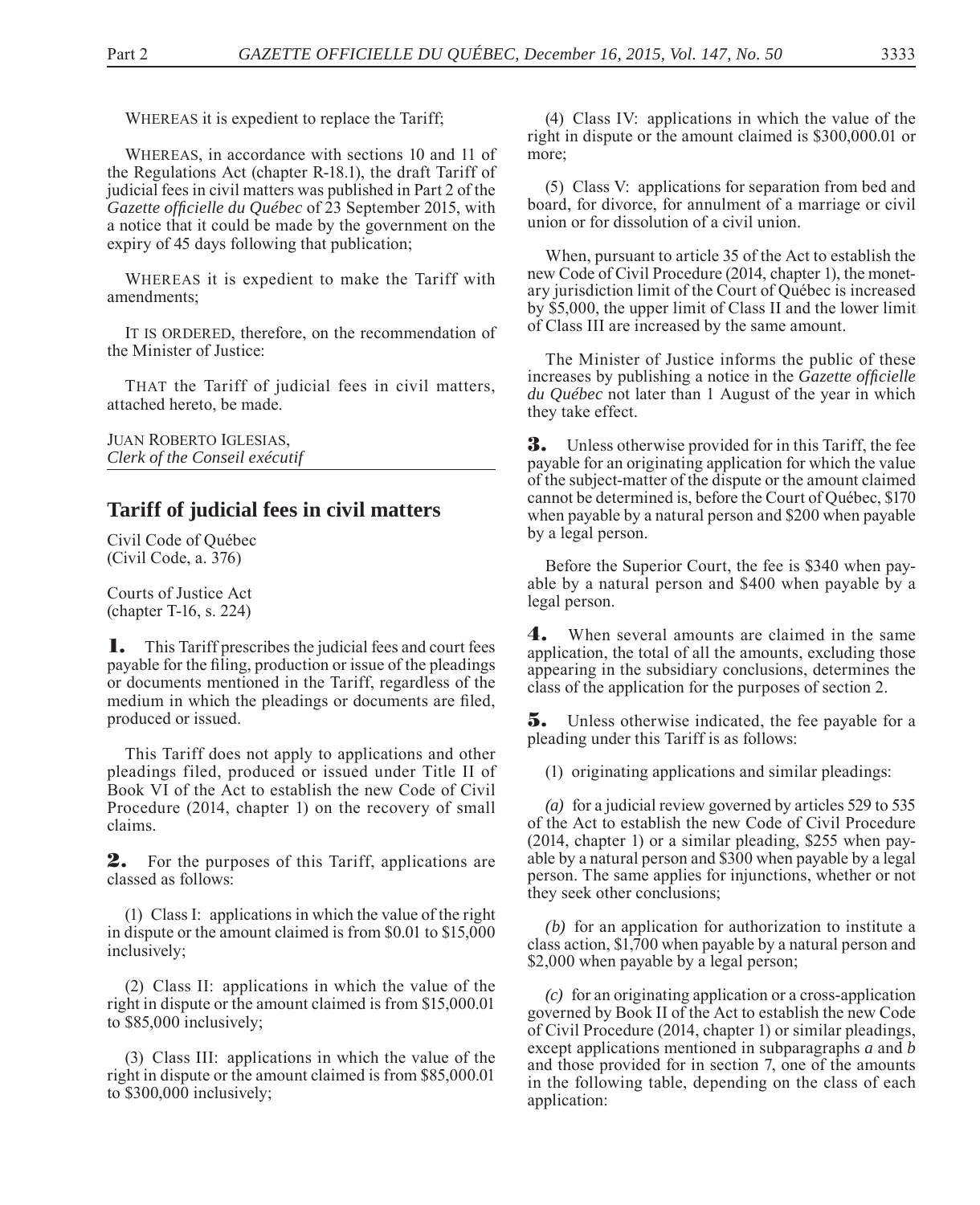| <b>Class of application</b> | <b>Natural person</b> | Legal person |
|-----------------------------|-----------------------|--------------|
| Class I                     | \$170                 | \$200        |
| Class II                    | \$340                 | \$400        |
| Class III                   | \$510                 | \$600        |
| Class IV                    | \$680                 | \$800        |
| Class V                     | \$300                 | N/A          |

(2) answer, opposition and similar pleadings:

*(a)* for the filing of an answer, opposition, application for annulment, application for intervention or similar pleading, if a fee is not otherwise provided for in this Tariff, one of the amounts in the following table, depending on the class of the originating application:

| <b>Class of application</b> | Natural person | Legal person |
|-----------------------------|----------------|--------------|
| Class I and II              | \$85           | \$100        |
| Class III and IV            | \$170          | \$200        |
| Class V                     | \$150          | N/A          |

(*b*) if the value of the subject-matter of the dispute or the amount claimed in the originating application is not determined, the fee payable for the production or filing of a pleading mentioned in subparagraph *a* is, before the Court of Québec, \$85 when payable by a natural person and \$100 when payable by a legal person. Before the Superior Court, the fee is \$170 when payable by a natural person and \$200 when payable by a legal person;

(3) setting down for trial and judgment:

*(a)* for a request for setting down for trial and judgment by the parties, or, if the request is not made by way of a joint declaration, by the plaintiff or another party, one of the amounts in the following table, depending on the class of the originating application:

| <b>Class of application</b> | <b>Natural person</b> | Legal person |
|-----------------------------|-----------------------|--------------|
| Class I                     | \$170                 | \$200        |
| Class II                    | \$340                 | \$400        |
| Class III                   | \$510                 | \$600        |
| Class IV                    | \$680                 | \$800        |
| Class V                     | \$300                 | N/A          |

*(b)* if the value of the subject-matter of the dispute or the amount claimed in the originating application is not determined, the fee payable for a request for setting down for trial and judgment is, before the Court of Québec, \$170 when payable by a natural person and \$200 when payable

by a legal person. Before the Superior Court, the fee is \$340 when payable by a natural person and \$400 when payable by a legal person;

(4) contestation, application for annulment or opposition with respect to execution:

 $(a)$  for the filing of a contestation, an application for annulment or an opposition with respect to execution, or for the filing of such a pleading with respect to a seizure before judgment, one of the amounts in the following table, depending on the class determined by the value of the application, where the value of the subject-matter of the dispute or the amount claimed as indicated in section 2 corresponds to the value of the right the pleading seeks to protect:

| <b>Class of application</b> | Natural person | Legal person |
|-----------------------------|----------------|--------------|
| Class I and II              | \$85           | \$100        |
| Class III and IV            | \$170          | \$200        |
| Class V                     | \$150          | N/A          |

*(b)* if the value of the right the pleading seeks to protect is not determined, the fee payable for the filing of a pleading mentioned in subparagraph *a* is, before the Court of Québec, \$85 when payable by a natural person and \$100 when payable by a legal person. Before the Superior Court, the fee is \$170 when payable by a natural person and \$200 when payable by a legal person;

 $(c)$  for the filing at the court office of a notice of execution or amended notice of execution, \$43 when payable by a natural person and \$50 when payable by a legal person;

(5) revocation of judgment:

*(a)* for an application for revocation of judgment, one of the amounts in the following table, depending on the class determined by the value of the subject-matter of the dispute or the amount to which the judgment applies:

| <b>Class of application</b> | Natural person | Legal person |
|-----------------------------|----------------|--------------|
| Class I and II              | \$170          | \$200        |
| Class III and IV            | \$340          | \$400        |
| Class V                     | \$150          | N/A          |

*(b)* if the value of the subject-matter of the dispute or the amount to which the judgment applies is not determined, the fee payable for an application for revocation of judgment is, before the Court of Québec, \$85 when payable by a natural person and \$100 when payable by a legal person. Before the Superior Court, the fee is \$170 when payable by a natural person and \$200 when payable by a legal person;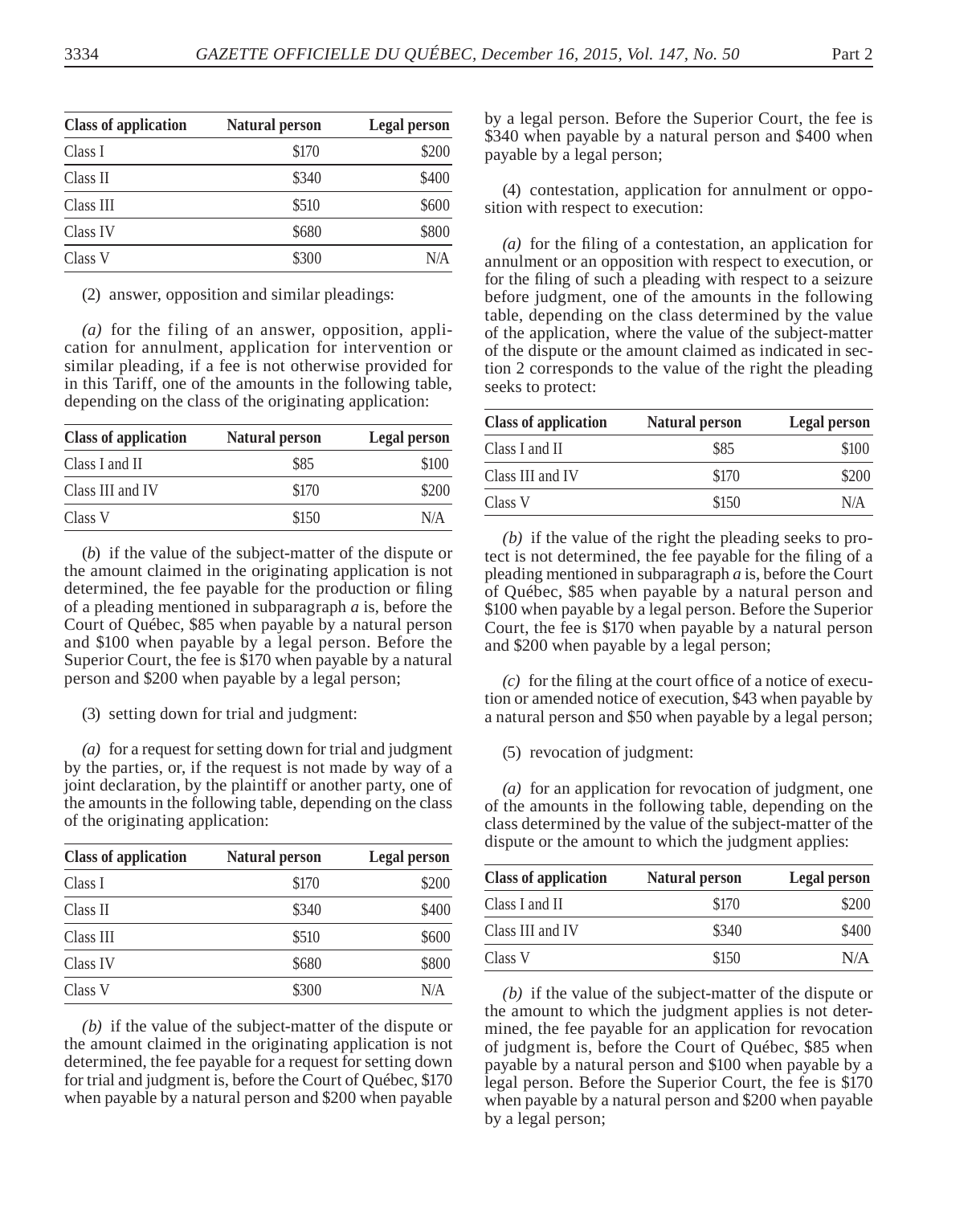(6) provisional measures:

A fee of \$85 is payable by a natural person for the filing of a provisional measure governed by articles 516 to 528 of the Act to establish the new Code of Civil Procedure (2014, chapter 1), if a fee is not otherwise provided for in this Tariff. If payable by a legal person, the fee is \$100.

**6.** For the hearing of a case on the merits, a fee of \$255 per day or \$128 per half-day of hearings is payable by a natural person, beginning on the third day of the hearing. A fee of \$300 per day or \$150 per half-day of hearings is payable by a legal person.

The fee is charged to and payable by each party on the basis of the number of hearing days announced by that party, and must be paid not later than 45 days before the date set for the trial, unless a settlement or discontinuance is filed or produced at the clerk's office within the same time limit.

If the trial continues beyond the days of hearing initially scheduled, each party is required to pay for each additional day or half-day of hearings that it requires.

For the purpose of calculating the fees payable pursuant to this section, a half-day is a period of not more than three hours within the same day.

7. A fee of \$150 is payable for any application for review of accessory measures ordered by a judgment granting a separation from bed and board, a divorce, the dissolution of a civil union or the annulment of a marriage or civil union, as well as any originating application relating to child custody or support obligations or any application for review of a judgment concerning child custody or support obligations.

**8.** A fee of \$100 is payable for an application filed in court under the Highway Safety Code (chapter C-24.2).

**9.** A fee of \$43 is payable by a natural person and \$50 by a legal person for an opposition or homologation relating to a bill of legal costs.

10. In matters relating to immovable property, a fee of \$170 is payable by a natural person and \$200 by a legal person for:

(1) the execution of the clerk's duties, from receipt of the record to distribution of the proceeds of the sale, if any;

(2) the contestation of a collocation scheme.

The payment of the fee allows each interested party to obtain a copy of the judgment concerning the collocation scheme.

**11.** When a collocation scheme is prepared or for any judgment concerning distribution, a fee of  $3\%$  of all the amounts collected or deposited is charged.

12. For a claim concerning a seizure in the hands of third persons or a voluntary deposit in accordance with articles 664 to 670 of the Act to establish the new Code of Civil Procedure (2014, chapter 1), the only fee payable until the claim is fully satisfied is \$34 by a natural person and \$40 by a legal person.

**13.** Sections 5, 9, 10, 12, 18 and 19 do not apply to proceedings instituted by the minister responsible for the administration of the Act to facilitate the payment of support (chapter P-2.2) as the collector of support payments, or for a sum recoverable under the Code of Penal Procedure (chapter C-25.1).

14. When an amount of money is deposited, the following fees are payable:

(1) If the amount is \$10,000 or less, 4% of the amount;

(2) if the amount is more than  $$10,000, 4\%$  of the first \$10,000 and 0.5% of the remainder.

This section also applies where the object of the deposit is a security rather than an amount of money. In such a case, the fee is calculated on the basis of the value declared by the depositor in the pleading or other document in which the depositor states that the security is being deposited.

This section also applies where a person furnishes security. In such a case, the fee is calculated on the basis of the amount of security that must be furnished.

However, this section does not apply to amounts deposited following a seizure in the hands of third persons or a voluntary deposit, or to amounts referred to in section 11.

**15.** A fee of \$200 is payable for the presentation of an application dealt under the procedure for non-contentious proceedings, when the application concerns one or more of the following subject-matters or a similar subject-matter:

(1) authorization to consent to care that is not required by the state of health of a person under 14 years of age or of a person incapable of giving consent;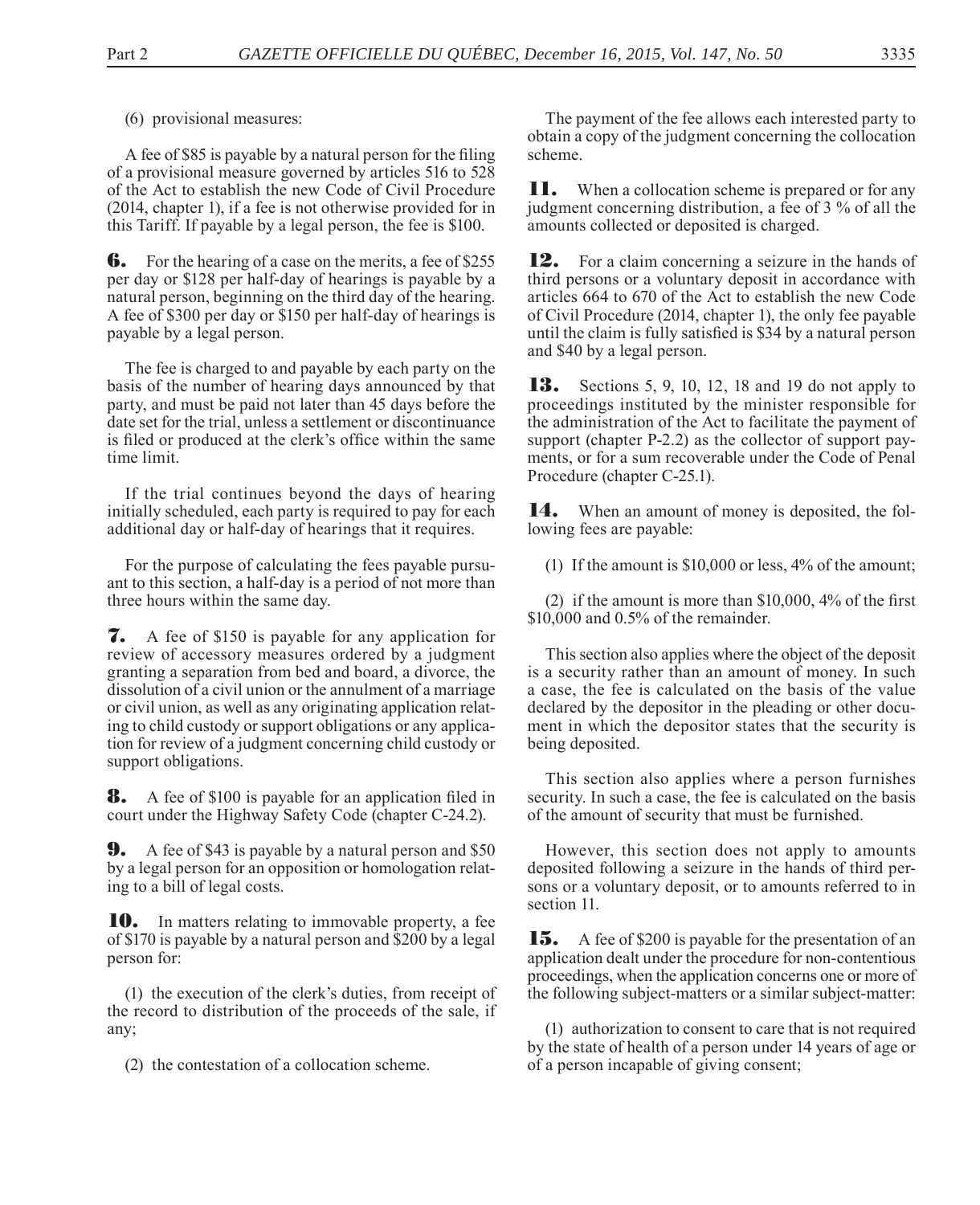(2) authorization to consent to the alienation of a body part of a minor or an incapable person of full age;

(3) a declaratory judgment of death;

(4) tutorship to an absentee or to a minor, the emancipation of a minor or the protective supervision of or a protection mandate for a person of full age;

(5) the appointment, designation or replacement of any person that is required by law to be appointed, designated or replaced by the court on its own initiative or in the absence of an agreement between the interested parties, and applications of a similar nature relating to tutorship to a minor, the protective supervision of a person of full age, a succession or the administration of the property of others;

(6) the placement and adoption of a child and the assignment of a name to the child;

(7) the alteration of the register of civil status;

 $(8)$  the probate of a will, letters of verification or, in succession matters, the liquidation or the partition of a succession;

(9) the administration of undivided property, of a trust or of the property of others;

(10) the acquisition by prescription of ownership in an immovable;

(11) registration in the land register or the register of personal and movable real rights or the correction, reduction or cancellation of an entry in either register;

(12) the issue of a notarial deed or the replacement or reconstitution of a writing;

(13) an application for an exemption from the obligation to pay support and arrears to the minister responsible for the administration of the Act to facilitate the payment of support (chapter P-2.2), or for the suspension of that obligation.

**16.** A fee of \$100 is payable for the presentation of any other application dealt with under the procedure for non-contentious proceedings other than those mentioned in section 15.

Notwithstanding the foregoing, no fee is payable for an application to commit a person to the care of a health service or social service institution, in particular to undergo a psychiatric examination.

17. A fee of \$50 is payable for the filing of the minutes of notarial operations and conclusions in a case dealt with under the procedure for non-contentious proceedings.

**18.** The fees payable to the Court of Appeal are as follows:

 $(1)$  for the filing of a notice of appeal or a notice of incidental appeal or any similar pleading at the office of the Court of Appeal or the court of first instance, as the case may be, the examination and preparation of the record and the transmission of the file to the Court of Appeal, one of the following amounts:

(a) In the case of a final judgment,  $$340$  if payable by a natural person and \$400 if payable by a legal person;

*(b)* in the case of an interlocutory judgment, \$255 if payable by a natural person and \$300 if payable by a legal person;

 $(2)$  for the filing of a representation statement or a statement of non-representation, \$85 if payable by a natural person and \$100 if payable by a legal person.

**19.** The fees payable for an appeal to the Superior Court or Court of Québec, where one of those courts has appellate jurisdiction, are as follows:

(1) for the filing of a notice of appeal or similar pleading at the office of the court having jurisdiction, \$85 if payable by a natural person and \$100 if payable by a legal person;

(2) for an application for the dismissal of an appeal, a contestation or a similar pleading \$43 if payable by a natural person and \$50 if payable by a legal person.

20. The fees provided for in sections 18 and 19 are the only fees payable in relation to an appeal.

**21.** The court fees and judicial fees provided for in sections 3, 5 to 12 and 14 to 19 may be paid in a district other than the district in which the application or notice is or must be presented.

22. The following court fees are payable:

 $(1)$  for the filing, production or registration of a document when such acts are required by a regulation or a statute other than the Act to establish the new Code of Civil Procedure (2014, chapter 1) and when this Tariff does not otherwise fix the fee payable, \$54.75;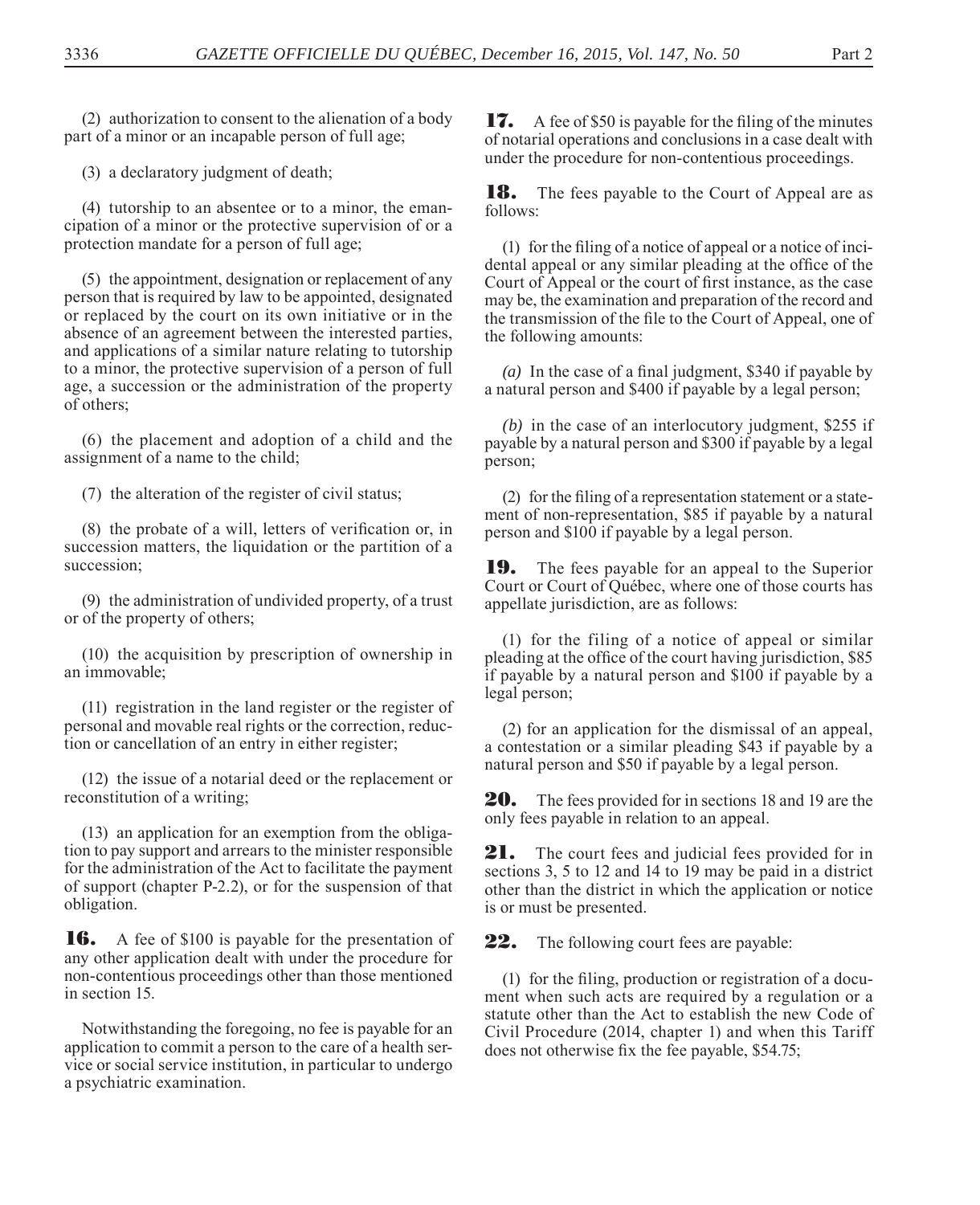$(2)$  for the issue by the court office of a copy of any document not mentioned in subparagraph 4, \$3.20 per page for the ten first pages and \$0.50 per subsequent page; the fee applies to each document of which one or more pages are reproduced, except for additional copies of a document as part of the same request, for which the fee is \$0.50 per page;

(3) for the reproduction in a technological medium of any document not referred to in subparagraph 5, \$5 for the cost of the medium in addition to the fees prescribed in subparagraph 2; when the reproduction in a technological medium does not require the use of a tangible medium, only the fee prescribed in subparagraph 2 applies;

(4) for the copying of files between two technological media of any document not referred to in subparagraph 5, \$5 for the cost of the medium and \$25 for the copying of the files:

(5) for any copy, extract from or annex to a notarial deed filed with the clerk's office of the Superior Court in accordance with the Notarial Act (chapter N -2), \$20.40 and, if applicable, \$4.30 per page for the sixth and following pages.

Subparagraph 1 of the first paragraph does not apply where the registration, production or filing of a document is required for purposes of execution under the Divorce Act (R.S.C. 1985, c. 3 (2nd Suppl.)), the Act respecting reciprocal enforcement of maintenance orders (chapter E-19) or the Act respecting the Régie du logement (chapter R-8.1). In addition, subparagraph 1 of the first paragraph does not apply where the registration, production or filing of a recalculation notice is required for the purposes of the Act to promote access to justice through the establishment of the Service administratif de rajustement des pensions alimentaires pour enfants (chapter A-2.02).

No court fee is payable for the first copy of a judgment requested by each of the parties, or a copy of a judgment including a support order.

23. Notwithstanding section 22, no court fee is payable to obtain a copy of a document issued in printed format on using a technological medium for the use of one of the persons or bodies listed below or their representatives:

(1) the Ministère de la Justice and the Attorney General of Québec;

(2) an advocate acting under a legal aid mandate, and the advocate's client;

(3) an accused person or that person's counsel in a criminal case when the documents are required for a current prosecution;

(4) the Société québecoise d'information juridique (SOQUIJ);

(5) a journalist;

(6) the Director of Criminal and Penal Prosecutions in criminal and penal cases;

(7) a person holding, for the purposes of an inquiry, the powers vested in commissioners by the Act respecting public inquiry commissions (chapter C-37) who, after identifying himself or herself, presents to the clerk a duly signed certificate or other document attesting his or her capacity along with a summons or subpoena indicating the documents that must be produced.

**24.** For proceedings under the Youth Protection Act (chapter P-34.1), the following persons and bodies are exempted, except as regards the fees specified in sections 18 and 19, from the payment of the judicial fees and court fees established by this Tariff:

(1) the child, the child's father and mother, or any person acting as the holder of parental authority;

(2) the director of youth protection;

(3) the Commission des droits des personnes et des droits de la jeunesse,

(4) a tutor appointed under section 70.1 or replaced under section 70.4 of the Youth Protection Act;

(5) in a tutorship matter, the Public Curator;

(6) any person recognized by the court as having status as a party.

**25.** The duty payable for the solemnization of a marriage or civil union by an officiant of the Ministère de la Justice is \$268. The duty payable when a marriage or a civil union is solemnized by such an officiant outside a courthouse is \$357.

The duty is payable when a file is opened at the court house or when an application for a dispensation from posting notice is made.

26. This Tariff applies to the State and its bodies.